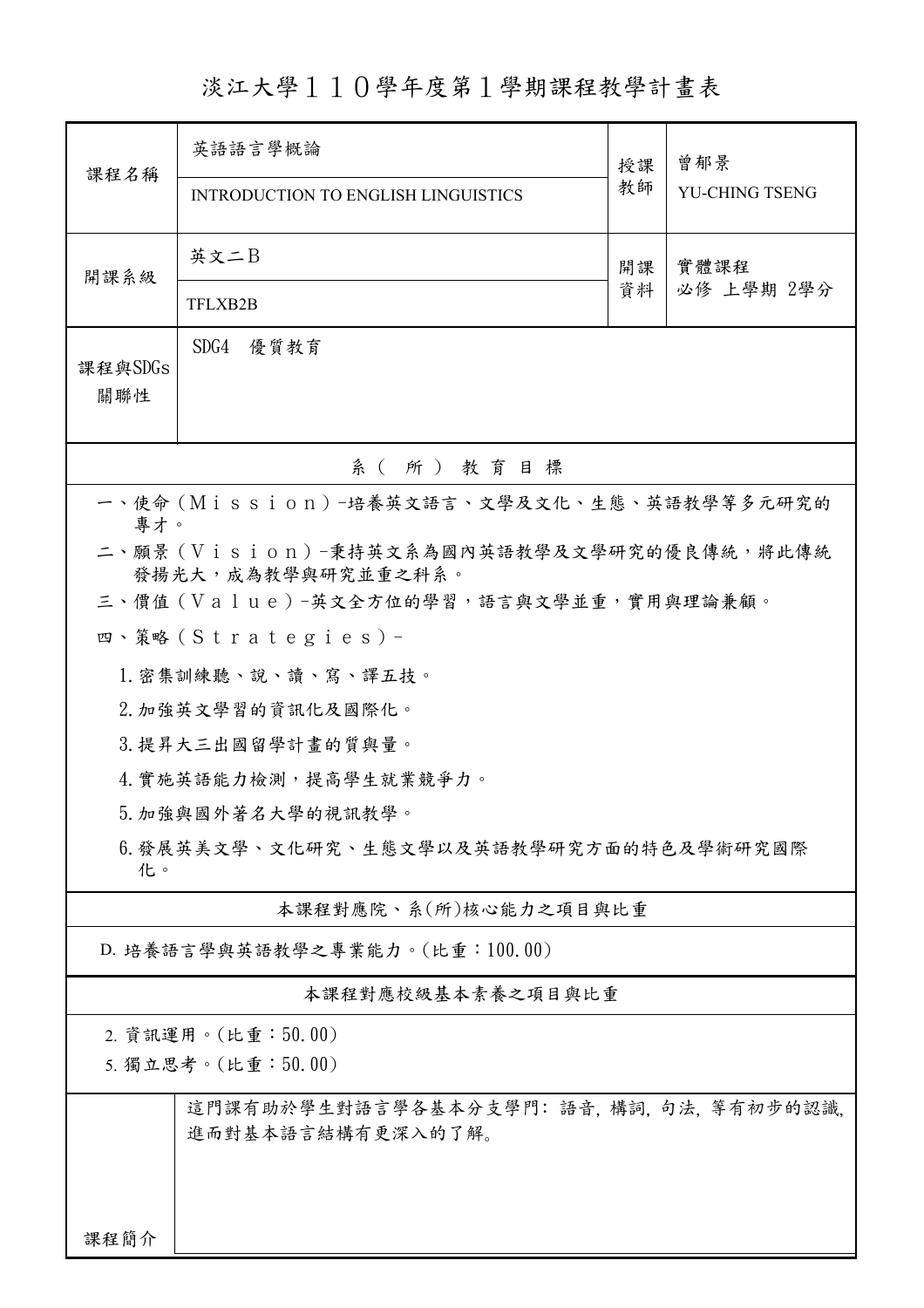|                                                                                                                                        | Intro to Lings is an introduction to the formal study of human languages. In<br>this course we will survey the field of linguistics. Topics to be discussed<br>include: phonetics, phonology, morphology, syntax, semantics, language<br>variation, language and culture, and language change. |                                                |            |                                                                                 |                      |  |  |
|----------------------------------------------------------------------------------------------------------------------------------------|------------------------------------------------------------------------------------------------------------------------------------------------------------------------------------------------------------------------------------------------------------------------------------------------|------------------------------------------------|------------|---------------------------------------------------------------------------------|----------------------|--|--|
| 本課程教學目標與認知、情意、技能目標之對應<br>將課程教學目標分別對應「認知(Cognitive)」、「情意(Affective)」與「技能(Psychomotor)」<br>的各目標類型。                                       |                                                                                                                                                                                                                                                                                                |                                                |            |                                                                                 |                      |  |  |
| 一、認知(Cognitive):著重在該科目的事實、概念、程序、後設認知等各類知識之學習。<br>二、情意(Affective):著重在該科目的興趣、倫理、態度、信念、價值觀等之學習。<br>三、技能(Psychomotor):著重在該科目的肢體動作或技術操作之學習。 |                                                                                                                                                                                                                                                                                                |                                                |            |                                                                                 |                      |  |  |
| 序<br>號                                                                                                                                 | 教學目標(中文)                                                                                                                                                                                                                                                                                       |                                                |            | 教學目標(英文)                                                                        |                      |  |  |
| $\mathbf{1}$                                                                                                                           | 了解語言是什麼                                                                                                                                                                                                                                                                                        |                                                |            | Define and formalize what it means to "know" a<br>language.                     |                      |  |  |
|                                                                                                                                        | 2 分析語言結構                                                                                                                                                                                                                                                                                       |                                                |            | Provide students the skills to "analyze" language<br>data in an insightful way. |                      |  |  |
|                                                                                                                                        | 3   建立語言學背景                                                                                                                                                                                                                                                                                    |                                                |            | Give students a linguistic background for exploration<br>into related fields.   |                      |  |  |
|                                                                                                                                        | 教學目標之目標類型、核心能力、基本素養教學方法與評量方式                                                                                                                                                                                                                                                                   |                                                |            |                                                                                 |                      |  |  |
| 序<br>號                                                                                                                                 | 目標類型                                                                                                                                                                                                                                                                                           | 院、系 $(\kappa)$  <br>核心能力                       | 校級<br>基本素養 | 教學方法                                                                            | 評量方式                 |  |  |
| $\mathbf{1}$                                                                                                                           | 認知                                                                                                                                                                                                                                                                                             | D                                              | 25         | 講述、討論                                                                           | 測驗、作業、討論(含<br>課堂、線上) |  |  |
| 2                                                                                                                                      | 認知                                                                                                                                                                                                                                                                                             | D                                              | 25         | 講述、討論                                                                           | 測驗、作業、討論(含<br>課堂、線上) |  |  |
| 3                                                                                                                                      | 認知                                                                                                                                                                                                                                                                                             | D                                              | 25         | 講述、討論                                                                           | 測驗、作業、討論(含<br>課堂、線上) |  |  |
|                                                                                                                                        |                                                                                                                                                                                                                                                                                                |                                                |            | 授課進度表                                                                           |                      |  |  |
| 週<br>次                                                                                                                                 | 日期起訖                                                                                                                                                                                                                                                                                           | 內 容 (Subject/Topics)                           |            |                                                                                 | 備註                   |  |  |
|                                                                                                                                        | $110/09/22$ ~<br>110/09/28                                                                                                                                                                                                                                                                     | Course Orientation                             |            |                                                                                 |                      |  |  |
| $\overline{2}$                                                                                                                         | $110/09/29$ ~<br>110/10/05                                                                                                                                                                                                                                                                     | File 1.1 & 1.2 What is Language                |            |                                                                                 |                      |  |  |
| 3                                                                                                                                      | $110/10/06 \sim$<br>110/10/12                                                                                                                                                                                                                                                                  | File 1.4 Design Features of Human Language     |            |                                                                                 |                      |  |  |
| 4                                                                                                                                      | $110/10/13$ ~<br>110/10/19                                                                                                                                                                                                                                                                     | Language and Grammar                           |            |                                                                                 | 實體+非同步遠距             |  |  |
| 5                                                                                                                                      | $110/10/20$ ~<br>110/10/26                                                                                                                                                                                                                                                                     | File 2.1 Phonetics: Speech Sounds              |            |                                                                                 |                      |  |  |
| 6                                                                                                                                      | $110/10/27$ ~<br>110/11/02                                                                                                                                                                                                                                                                     | File 2.2 Phonetics: English Consonants         |            |                                                                                 |                      |  |  |
|                                                                                                                                        | $110/11/03$ ~<br>110/11/09                                                                                                                                                                                                                                                                     | 實體+非同步遠距<br>File 2.3 Phonetics: English Vowels |            |                                                                                 |                      |  |  |
|                                                                                                                                        |                                                                                                                                                                                                                                                                                                |                                                |            |                                                                                 |                      |  |  |